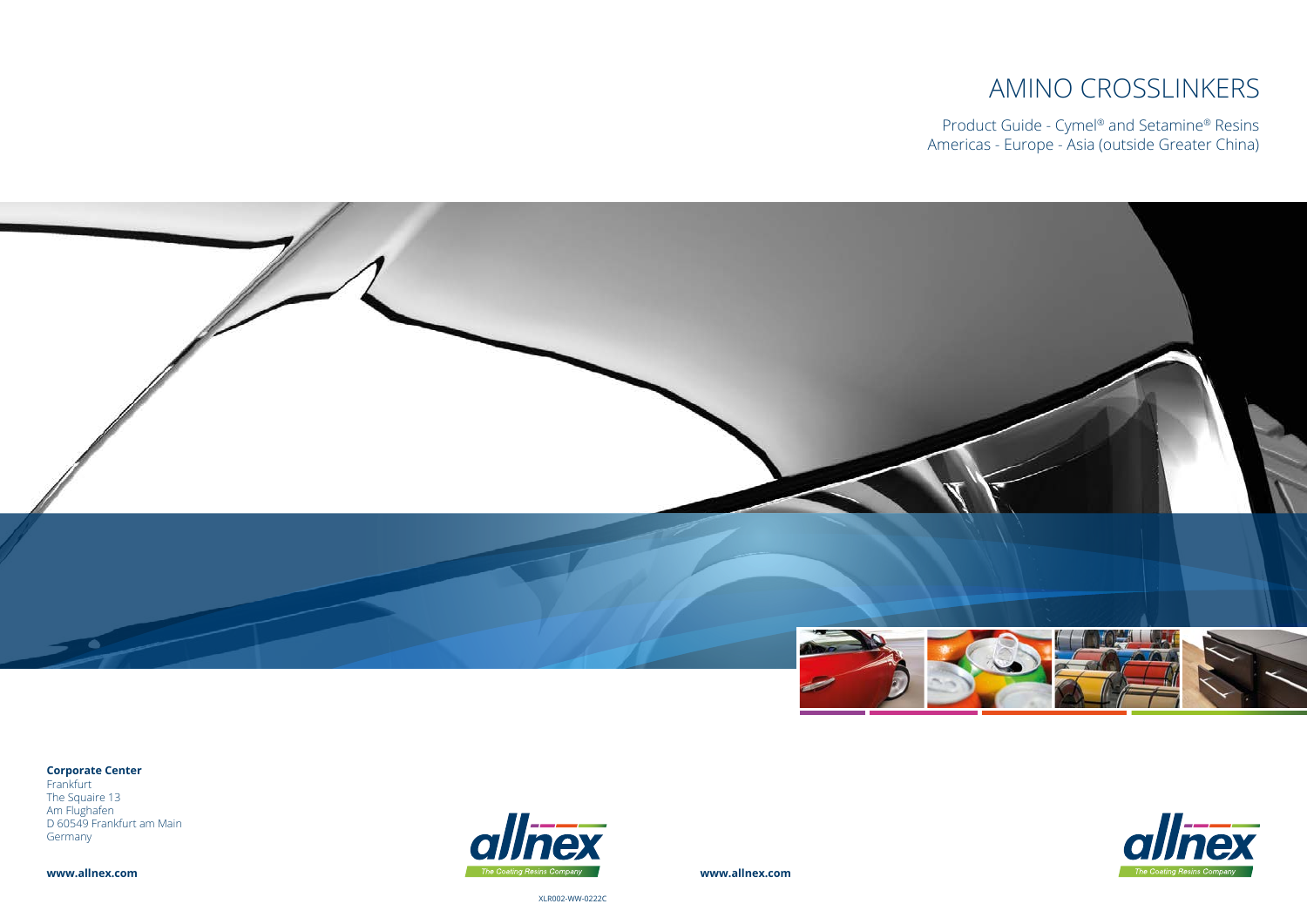## Facts & Figures

With manufacturing, R&D and technical facilities located throughout Europe, North America, Asia Pacific and Latin America, allnex offers global and reliable supply of resins and additives combined with local, responsive customer support.



- Global company with over €2.1 billion in sales
- Broad technology portfolio: liquid coating resins, energy curable resins, powder coating resins, crosslinkers and additives, composites and construction materials
- Approximately 4000 employees
- Customers in more than 100 countries
- 32 manufacturing facilities
- 23 research and technology centers
- 5 joint ventures
- Extensive range of solutions for key coating segments: automotive, industrial, packaging coating and inks, protective, industrial plastics and specialty architectural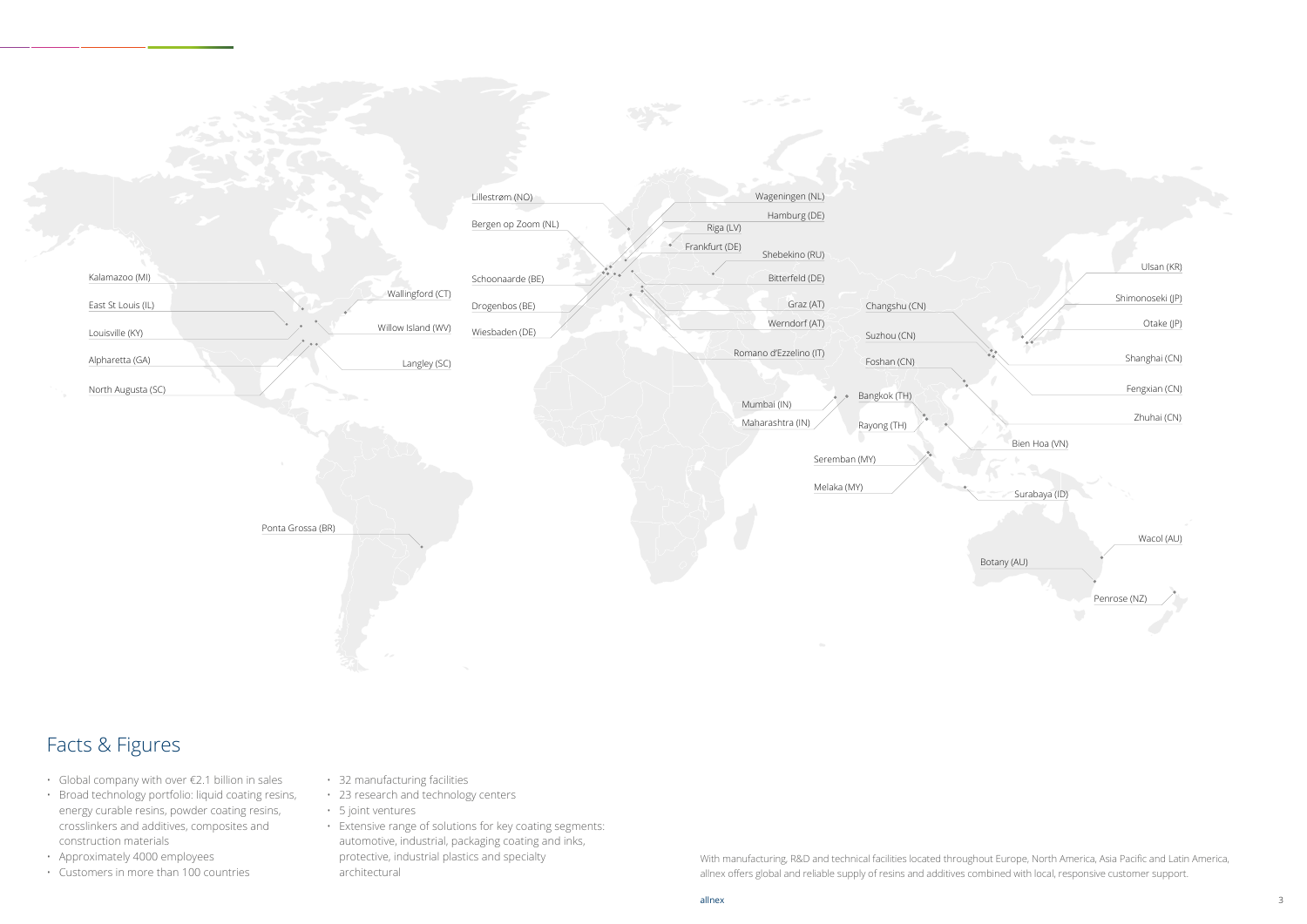### Table of Contents

| High Solids Methylated Melamine Resins  |  |
|-----------------------------------------|--|
|                                         |  |
|                                         |  |
| High Solids Mixed Ether Melamine Resins |  |
|                                         |  |
|                                         |  |
| <b>Butylated Melamine Resins</b>        |  |
|                                         |  |

#### High Solids Urea Resins

#### Butylated Urea Resins

#### Benzoguanamine and Glycoluril Resins

With our extensive portfolio of liquid resin & additive, radiation cured and powder coating resin & additive and crosslinker technologies, we are ideally positioned to help customers find the solutions to all of their coating challenges. We are dedicated to delivering value through the development of innovative, market-leading, high quality products that offer enhanced performance, increased ease-of-use, environmental compliance and reduced cost.

#### Formaldehyde Free Resins

#### Setamine Resins

|--|

### Introduction

#### **Amino Resins**

allnex's expertise in crosslinking technology is part of our corporate heritage and the foundation to our leadership in supplying the market with amino resins. This brochure provides product characteristics, compositional information and brief general comments on CYMEL® and SETAMINE® amino crosslinkers used in industrial coatings applications including automotive (OEM), wood kitchen cabinets and office furniture, metal food and beverage packaging, metal building products and general metal finishing.

Our new CYMEL NF series of formaldehyde-free crosslinkers are ideal for applications where formaldehyde emissions and content are a concern.

#### **allnex's Goals in Research and Development**

Several factors drive allnex's research and Several factors drive allnex's research and development efforts. allnex focuses on gaining a fundamental understanding of the technical challenges encountered by our customers as they work towards improving their formulations. allnex also focuses on offering solutions quickly and costeffectively. Equally important is our commitment to developing new products that fulfill long-standing needs of the industries we serve. Our technical specialists routinely visit customer locations worldwide to assist them in resolving problems and accelerating development of better products. allnex's research and development efforts are directed towards improvements that impact our 5 sustainability pillars.

#### **True Customer Commitment**

We design our product and manufacturing process to achieve the highest efficiency in energy utilization



We explore options to limit the consumption of resources, keep them in use as long as possible, and finally recover and recycle them at the end of service life.



 $\bigcirc$ 

問

We are committed to making the substitution of potentially harmful chemicals with safer options one of our top priorities.

We focus on reducing emissions of volatile organic solvents across the product lifecycle to protect people and the environment.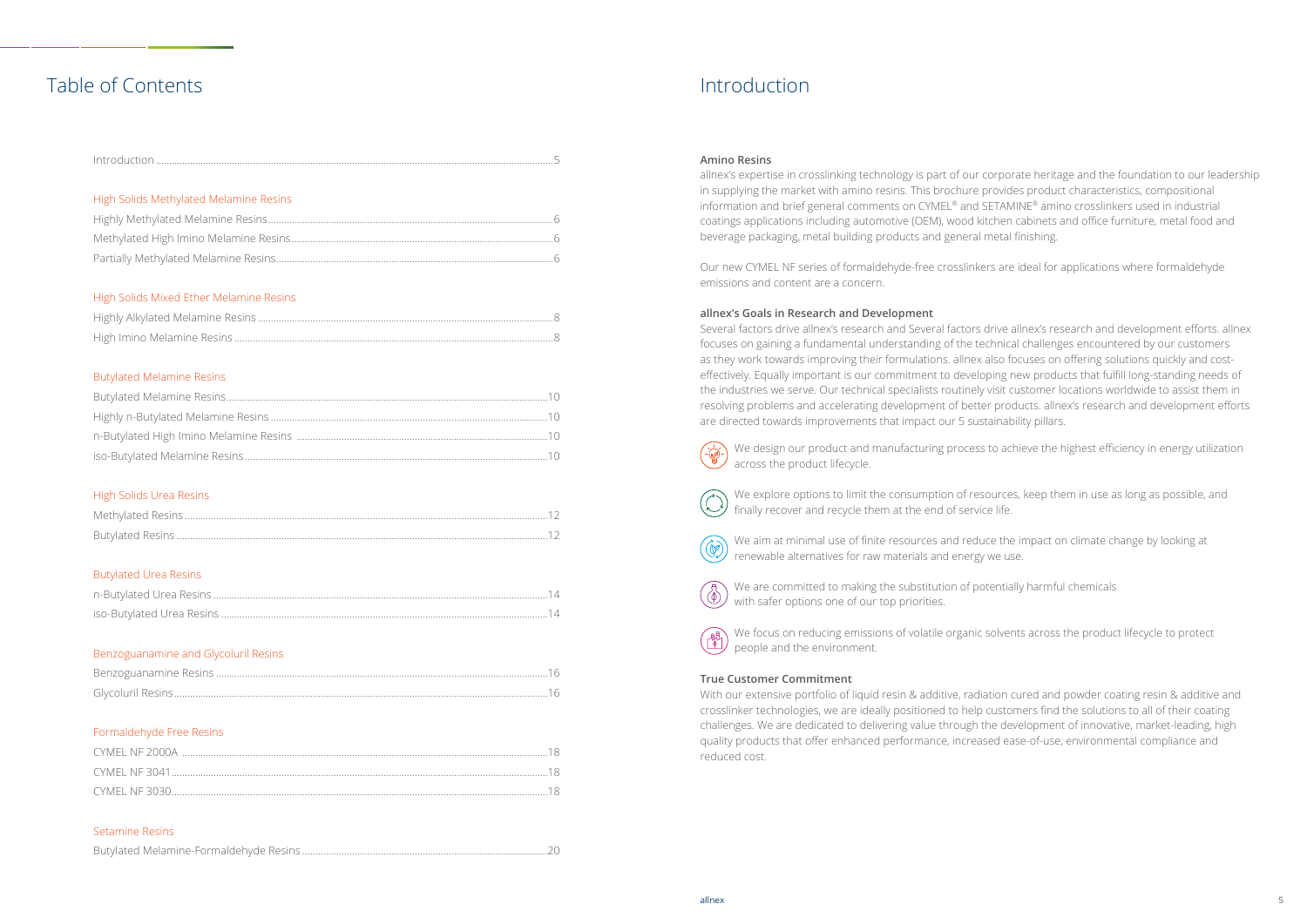#### High Solids Methylated Melamine Resins

#### **Highly Methylated Melamine Resins**

Highly methylated melamine resins consist of commercial versions of hexamethoxymethylmelamine (HMMM). They differ primarily in their degree of alkylation and monomer content. All are efficient crosslinking agents for hydroxyl, carboxyl and amide functional polymers. The practical equivalent weight for most of the resins is 130-180. Advantages are low VOCs, high film flexibility and toughness (when used with inherently flexible backbone resins), excellent formulation stability (especially in waterborne systems formulated at a pH of 8-9), good mar resistance and good intercoat adhesion properties. As typical with melamine resins, all are low in color and color development, have excellent exterior durability and good heat resistance. Due to their high extent of

alkylation, the resins in this series require the addition of a strong acid catalyst for acceptable cure response when baked at 125-150°C. Typically, 0.2- 0.4% p-toluene sulfonic acid based on total binder solids is recommended. The optimum concentration of acid catalyst depends on the basicity of the other components in the formulation and should be determined experimentally. Using a blocking amine for the acid catalyst and adding a stabilizing alcohol to the formulation can enhance formulation stability.

#### **Methylated High Imino Melamine Resins**

Methylated high imino melamine resins are partially methylolated and highly alkylated. These characteristics result in resins containing a significant concentration of alkoxy/imino or high NH functionality.

| Product name                           | Non volatile content<br>45min-45°C (%) | Solvent     | Free Formaldehyde<br>(9/0) | Dyn. Viscosity<br>23°C (mPa*s) | Density 23°C<br>$(kg/m3)$ approx. | Xylene<br>solubility | Water solubility | Comments                                                                                                                     |
|----------------------------------------|----------------------------------------|-------------|----------------------------|--------------------------------|-----------------------------------|----------------------|------------------|------------------------------------------------------------------------------------------------------------------------------|
| High Solids Methylated Melamine Resins |                                        |             |                            |                                |                                   |                      |                  |                                                                                                                              |
| CYMEL® 300                             | 98 minimum                             | none        | < 0.25%                    | Waxy solid                     | 1200                              | Complete             | Insoluble        | Closest composition to HMMM product line.                                                                                    |
| CYMEL 301                              | 98 minimum                             | none        | $< 0.2\%$                  | 1550 - 4500                    | 1200                              | Complete             | Insoluble        | Slightly lower alkylation than CYMEL 300 resin. Desirable for waterborne.                                                    |
| CYMEL 303 LF                           | 98 minimum                             | none        | $< 0.1\%$                  | $3000 - 6000$                  | 1200                              | Complete             | Insoluble        | Free formaldehyde $< 0.1\%$ .                                                                                                |
| CYMEL 304                              | 98 minimum                             | none        | $< 0.1\%$                  | 4000 - 9000                    | 1200                              | Complete             | Insoluble        | Fast curing version of HMMM for wood coatings. Free formaldehyde < 0.1%.                                                     |
| CYMEL 350                              | 97 minimum                             | none        | $< 1.7\%$                  | 5100 - 16000                   | 1200                              | Complete             | Complete         | Lower alkylation than CYMEL 303 LF resin. Completely water soluble.                                                          |
| <b>CYMEL 3745</b>                      | 98 minimum                             | none        | $< 0.5\%$                  | 2500 - 7500                    | 1200                              | Complete             | Insoluble        | Similar in composition and film performance to CYMEL 301 resin.                                                              |
| CYMEL XW 3106                          | 98 minimum                             | none        | $< 0.1\%$                  | 4000 - 9000                    | 1200                              | Complete             | Insoluble        | Designed for use in 2K ambient and forced dry systems for temperature sensitive substrates.<br>Free formaldehyde $< 0.1\%$ . |
| CYMEL MM-100                           | 99 minimum                             | none        | $\leq 0.40\%$              | 10000 - 25000                  | 1200                              | Complete             | Insoluble        | More oligomeric than CYMEL 303LF resin. Good water resistance.                                                               |
| High Imino Resins                      |                                        |             |                            |                                |                                   |                      |                  |                                                                                                                              |
| CYMEL 323                              | $76 - 82$                              | iso-Butanol | $< 0.7\%$                  | 2500 - 7500                    | 1120                              | Partial              | Complete         | Very fast cure response. Does not require strong acid catalyst. Low formaldehyde release.                                    |
| CYMEL 325                              | 78 - 82                                | iso-Butanol | $< 0.5\%$                  | 2500 - 4500                    | 1120                              | Partial              | Partial          | Fast cure response. Does not require strong acid catalyst. Low formaldehyde release.                                         |
| CYMEL 327                              | $88 - 92$                              | iso-Butanol | $ $ < 0.5%                 | 5100 - 16000                   | 1180                              | Partial              | Complete         | Fast cure and good stability. Does not require strong acid catalyst.                                                         |
| CYMEL 328                              | $83 - 87$                              | Water       | $< 0.5\%$                  | 1000 - 3000                    | 1230                              | Insoluble            | Complete         | Waterborne version of CYMEL 327 resin.                                                                                       |
| CYMEL 385                              | $76 - 81$                              | Water       | $ $ < 0.25%                | $1000 - 1600$                  | 1250                              | Insoluble            | Complete         | Very fast cure response in water based systems. Does not require strong acid catalyst. Low form                              |
| Partially Methylated Melamine Resins   |                                        |             |                            |                                |                                   |                      |                  |                                                                                                                              |
| CYMEL 370                              | $86 - 90$                              | iso-Butanol | $ <$ 3.5%                  | 5100 - 10200                   | 1180                              | Partial              | Partial          | General purpose. Fast Cure. Does not require strong acid catalyst.                                                           |
| CYMEL 373                              | $83 - 87$                              | Water       | $< 2.1\%$                  | $2500 - 6000$                  | 1260                              | Insoluble            | Complete         | Similar performance to CYMEL 370 but supplied in water.                                                                      |
| CYMEL 380                              | $76 - 82$                              | iso-Butanol | < 3.5%                     | 1200 - 3500                    | 1200                              | Partial              | Partial          | Same composition as CYMEL 370 but supplied at lower solids.                                                                  |

Please contact your local allnex representative regarding our full portfolio and product availability in specific countries and regions.

The advantages are fast cure response at 120-150°C without the need for strong acid catalysts, fast cure response in waterborne formulations, high film hardness and low formaldehyde release on cure. In addition to reacting with hydroxyl, carboxyl and amide functionality on polymers, these resins also selfcondense readily. Therefore, their practical equivalent weight is typically 180-240. In addition, they can be stabilized by adding tertiary amine and stabilizing primary alcohol to the formulation. Compared to their highly alkylated counterparts, the imino resins usually result in slightly less flexible coatings and slightly higher VOCs when used in solvent-based systems.

#### **Partially Methylated Melamine Resins**

Partially methylated melamine resins are highly

methylolated and partially alkylated. They cure well at 125-150°C without the need to add a strong acid catalyst. The acidity of most polymers used in thermoset coatings is sufficient to catalyze their reaction and their film performance properties are similar to those of the high imino resins mentioned in the previous category. In addition to reacting with the hydroxyl, carboxyl and amide functionality of polymers they also can self-condense readily. Their practical equivalent weight is also 180-240. As with all melamine resins, they can be stabilized by adding amine and stabilizing alcohol to the formulation. The major limitation of these products is high formaldehyde release on baking primarily due to their high free methylol content.

ms. Does not require strong acid catalyst. Low formaldehyde release.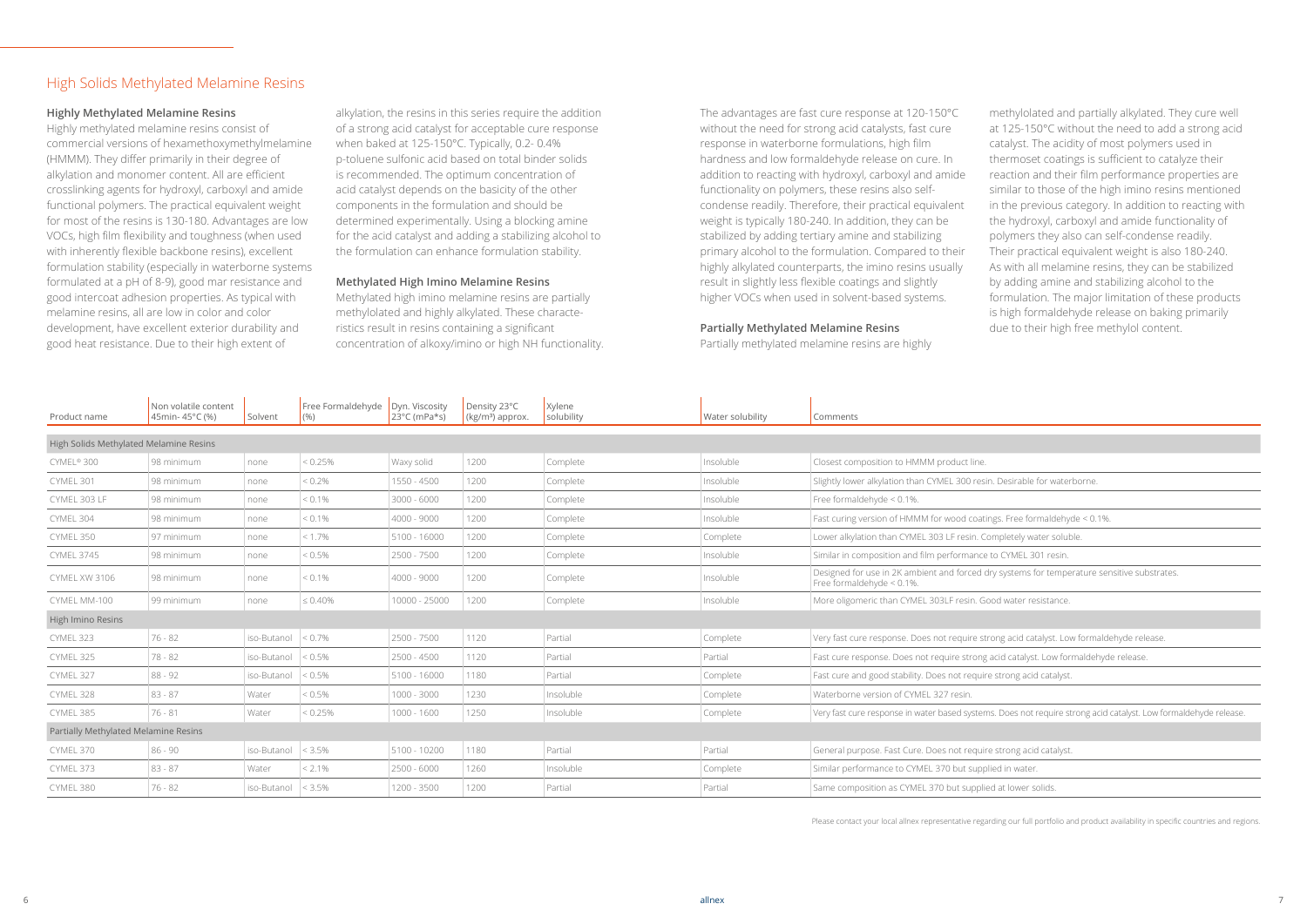blocking amine for the acid catalyst and the addition of a stabilizing alcohol to the formulation should enhance formulation stability.

#### **High Imino Melamine Resins**

The high imino melamine resins in this category are similar to those in the high imino methylated melamine series in that they are partially methylated and highly alkylated. They differ from methylated melamine resins in the type of alkylation alcohol, and they contain combinations of methoxy sites and n-butoxy sites. The butoxy sites impart improved flow and leveling and intercoat adhesion properties. As in the methylated

series, their composition contains primarily alkoxy/ imino or alkoxy/NH functionality. The advantages are fast cure response at 120-150°C without the need for strong acid catalyst addition, fast cure response in waterborne formulations, high film hardness and low formaldehyde release on cure. In addition to reacting with hydroxyl, carboxyl and amide functional polymers, the resins also self-condense readily. Therefore, their practical equivalent weight is typically 200-250. They too can be stabilized by the addition of amine and stabilizing alcohol addition to the formulation.

atings. Good film flexibility and recoat adhesion.

ed version of CYMEL 1133 resin. Excellent intercoat adhesion.

ive coating formulations with improved appearance.

balance of reactivity, film flex properties and humidity resistance.

#### **Highly Alkylated Melamine Resins**

The highly alkylated melamine resins in this category are similar to the commercial versions of hexamethoxymethylmelamine (HMMM) except for the type of alkylation alcohol. The resins contain combinations of methoxy sites and longer chain length alkoxy sites (ethoxy, n-butoxy or iso-butoxy). They also differ from each other in their degree of alkylation and monomer content. Longer chain length alkoxy sites impart lower viscosity, improved flow and leveling and intercoat adhesion. All of the resins in the series are efficient crosslinking agents for hydroxyl, carboxyl and amide functional polymers. The practical equivalent

weight for most is 140-200. Other advantages are low VOCs, high film flexibility and toughness when used with inherently flexible backbone resins and excellent formulation stability (especially in waterborne system at a pH of 8-9 and good mar resistance properties). Due to their high extent of alkylation, the resins in this series require the addition of a strong acid catalyst for acceptable cure response when baked at 125-150°C. Typically, 0.2-0.4% p-toluene sulfonic acid based on total binder solids is recommended. The optimum concentration of acid catalyst depends on the basicity of the other components in the formulation and should be determined experimentally. The use of a

#### High Solids Mixed Ether Melamine Resins

| Product name                            | Non volatile content<br>$45' - 45^{\circ}$ C (%) | Solvent     | Alkoxy ratio<br>approx. | Free Formaldehyde<br>(90) | Dyn. Viscosity<br>$23^{\circ}$ C (mPa*s) | Density 23°C<br>$\left(\frac{\text{kg}}{\text{m}^3}\right)$ approx. | Comments                                                |
|-----------------------------------------|--------------------------------------------------|-------------|-------------------------|---------------------------|------------------------------------------|---------------------------------------------------------------------|---------------------------------------------------------|
|                                         |                                                  |             |                         |                           |                                          |                                                                     |                                                         |
| <b>Highly Alkylated Melamine Resins</b> |                                                  |             |                         |                           |                                          |                                                                     |                                                         |
| CYMEL <sup>®</sup> 1130                 | 96 minimum                                       | none        | $Me/nBu = 3/1$          | $< 0.1\%$                 | $4000 - 7000$                            | 1130                                                                | Used in e-coat and high solids coatings.                |
| <b>CYMEL 1133</b>                       | 98 minimum                                       | none        | $Me/nBu = 1/1$          | $< 0.1\%$                 | 750-1950                                 | 1080                                                                | Used in high solids coatings. Good film flexibility and |
| <b>CYMEL 1141</b>                       | $83 - 87$                                        | iso-Butanol | $Me/isoBu = 3/2$        | $\leq 0.4\%$              | 1400-3000                                | 1080                                                                | Carboxy functionality. Excellent adhesion to metals.    |
| <b>CYMEL 1161</b>                       | 98 minimum                                       | none        | $Me/isoBu = 3/1$        | $< 0.1\%$                 | 1050-2000                                | 1130                                                                | Excellent intercoat adhesion. Low VOCs.                 |
| <b>CYMEL 1168</b>                       | 98 minimum                                       | none        | Me/isoBu = $1/1$        | $< 0.1\%$                 | 2000-4500                                | 1080                                                                | Methylated-isobutylated version of CYMEL 1133 res       |
| <b>CYMEL 3020</b>                       | 98 minimum                                       | none        | $Me/nBu = 4/1$          | $< 0.10\%$                | 900-1800                                 | 1120                                                                | Designed for automotive coating formulations with       |
| High Imino Melamine Resins              |                                                  |             |                         |                           |                                          |                                                                     |                                                         |
| CYMEL 202                               | $80 - 94$                                        | n-Butanol   | $Me/isoBu = 3/2$        | $< 0.5\%$                 | 2500-7500                                | 1090                                                                | Low MW resin. Good balance of reactivity, film flex p   |
| CYMEL 203                               | $70 - 74$                                        | n-Butanol   | $Me/nBu = 1/1$          | $< 0.5\%$                 | 400-800                                  | 1040                                                                | Excellent flow and leveling, adhesion properties.       |

Please contact your local allnex representative regarding our full portfolio and product availability in specific countries and regions.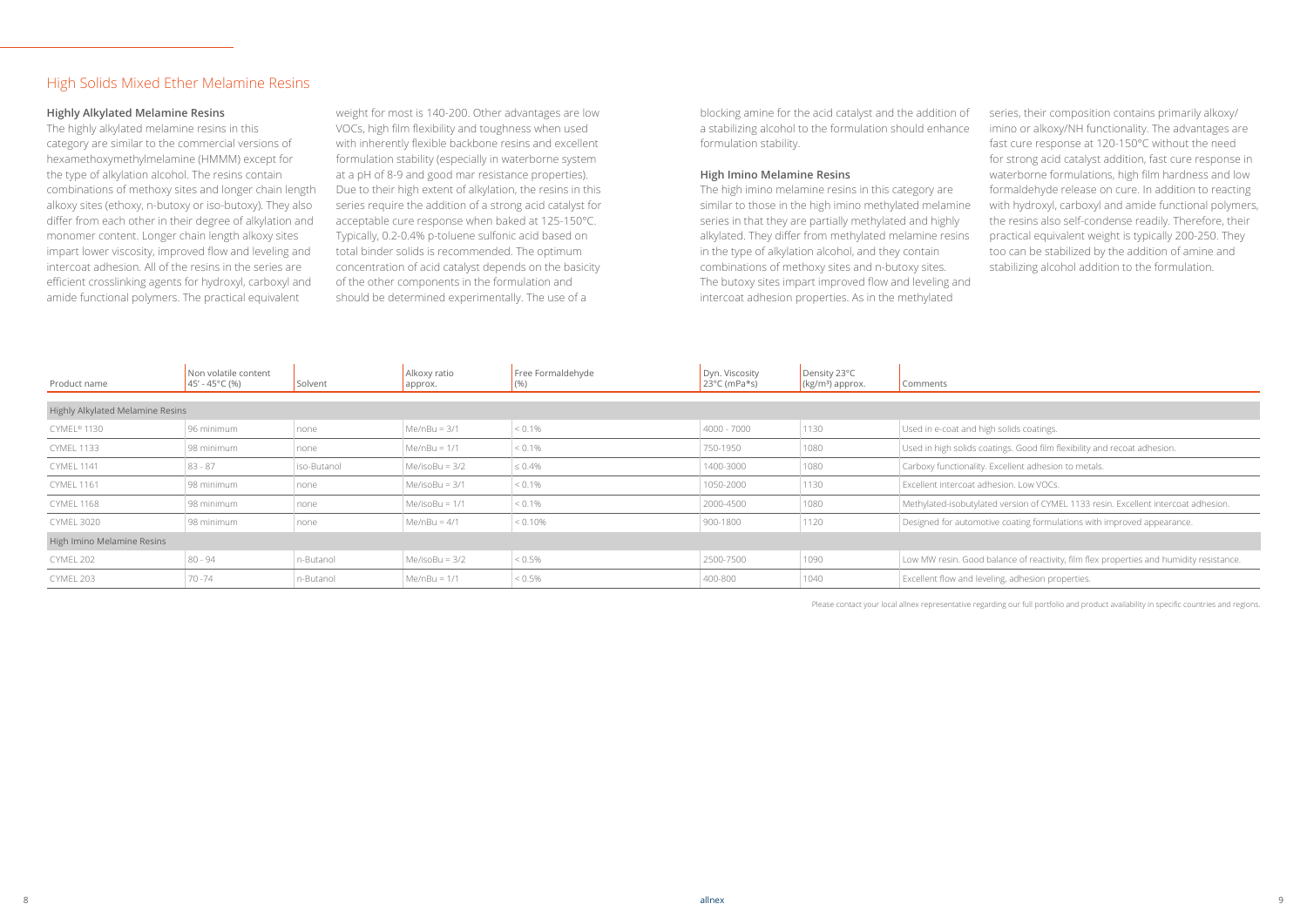#### **Highly n-Butylated Melamine Resins**

Highly butylated melamine resins are similar to the commercial versions of hexamethoxymethylmelamine (HMMM), except they are n-butylated. They also are slightly more oligomeric than their methylated counterparts. The butylation or butoxy sites impart improved flow, leveling and intercoat adhesion properties. However, cure response is slower than that of the resins in the methylated category. Yet, highly butylated melamine resins are efficient crosslinking agents for hydroxyl, carboxyl and amide functional polymers. The practical equivalent weight is 160-220. Other advantages are high film flexibility and toughness when used with inherently flexible backbone resins, excellent formulation stability and good mar resistance properties. Due to their high extent of alkylation, the resins require the addition of a strong acid catalyst for acceptable cure response when baked at 125-150°C. Typically 0.2-0.4% p-toluene sulfonic acid based on total binder solids is necessary. The optimum concentration of acid catalyst depends

on the basicity of the other components in the formulation and should be determined experimentally. The use of a blocking amine for the acid catalyst and the addition of a stabilizing alcohol to the formulation should enhance formulation stability.

#### **n-Butylated Melamine Resins**

n-butylated resins in this category are very polymeric in nature. They differ in extent of methylolation, butylation and polymerization. In general, higher extents of methylolation and butylation result in more hydrophobic resins with lower viscosities, higher stability, slightly higher film flexibility, film gloss and adhesion but slower cure response. Higher extents of polymerization result in faster film property development but also in higher viscosities and therefore higher VOCs. None of the resins in this category require the addition of a strong acid catalyst for adequate cure at 125-150°C. Usually, the acidity of the other resin components in the formulation results in sufficient catalysis. In addition to reacting

120-150°C without the need to add a strong acid catalyst, high film hardness and low formaldehyde release on cure. In addition to reacting with hydroxyl, carboxyl and amide functionality on polymers, the resins self-condense readily. Therefore, their practical equivalent weight is typically 160-220. They can be stabilized by the addition of an amine and a stabilizing alcohol to the formulation.

| Product name                           | Non volatile content<br>45min - 45°C (%) | Solvent            | Free Formaldehyde<br>(% ) | Dyn. Viscosity<br>$23^{\circ}$ C (mPa $\cdot$ s) | Density 20°C<br>(g/cc) approx. | Acid number<br>(mg KOH/g) | Comments                                                |
|----------------------------------------|------------------------------------------|--------------------|---------------------------|--------------------------------------------------|--------------------------------|---------------------------|---------------------------------------------------------|
|                                        |                                          |                    |                           |                                                  |                                |                           |                                                         |
| Highly n-Butylated Melamine Resins     |                                          |                    |                           |                                                  |                                |                           |                                                         |
| CYMEL® 1156                            | 96 (1)                                   | n-Butanol          | $< 0.2\%$                 | 3800 - 7500                                      | 1.05                           |                           | Good resistance properties when cured adequately.       |
| CYMEL MB-94                            | $94 - 97$ <sup>(1)</sup>                 | n-Butanol          | $< 0.1\%$                 | 2400 - 3800                                      |                                |                           | Improves the water resistance of UF wood finishes.      |
| CYMEL MB-98                            | 96(1)                                    | n-Butanol          | $< 0.1\%$                 | 1700 - 4500                                      | 1.04                           | $0.25 - 1.0$              | Used for improved resistance properties in acid curi    |
| n-Butylated High Imino Melamine Resins |                                          |                    |                           |                                                  |                                |                           |                                                         |
| <b>CYMEL 1158</b>                      | $78 - 82$ <sup>(1)</sup>                 | n-Butanol          | $ $ < 1.2%                | 3000 - 7000                                      | 1.05                           |                           | High solids. Fast cure response.                        |
| CYMEL 1158LF                           | $78 - 82$ <sup>(1)</sup>                 | n-Butanol          | $ $ < 0.5%                | 3000 - 7000                                      | 1.05                           |                           | High solids. Fast cure response. Low HCHO release.      |
| CYMEL MB-14-B                          | $68 - 72$ <sup>(2)</sup>                 | n-Butanol          | $< 2.5\%$                 | 3800 - 5600                                      | 1.06                           | $0 - 1.5$                 | For general industrial baking applications specially d  |
| n-Butylated Melamine Resins            |                                          |                    |                           |                                                  |                                |                           |                                                         |
| CYMEL 247-10                           | $62 - 66$ <sup>(3)</sup>                 | n-Butanol          | $ $ < 3.5%                | 850 - 1900                                       |                                | 1.0 <sub>max</sub>        | Excellent compatibility, flow and leveling.             |
| CYMEL 651                              | $58 - 62$ <sup>(4)</sup>                 | n-Butanol / Xylene | $< 1.7\%$                 | $1000 - 2000$                                    | 1.01                           | $0.8$ max                 | Contains a non-silicone additive to promote flow an     |
| Iso-Butylated Melamine Resins          |                                          |                    |                           |                                                  |                                |                           |                                                         |
| CYMEL MI-12-I                          | $58 - 62$ <sup>(2)</sup>                 | iso-Butanol        | $< 0.6\%$                 | 1050 - 1950                                      | 0.97                           | $0 - 1.6$                 | For fast drying general industrial stoving application: |
| CYMEL MI-97-IX                         | $68 - 72$ <sup>(2)</sup>                 | iso-But / Xylene   | $  0.6\%$                 | 480 - 760                                        | 1.01                           | $1 - 3$                   | Very fast curing. Good compatibility.                   |
|                                        |                                          |                    |                           |                                                  |                                |                           |                                                         |

with hydroxyl, carboxyl and amide functionalities on polymers, these resins self-condense readily. Their practical equivalent weight is typically 220-280 on a solids basis, and high concentrations of the melamine resins in the formulation result in high film hardness and improved exterior durability. However, this may also yield lower film flexibility and lower adhesion properties. They too can be stabilized by adding amines and stabilizing alcohol to the formulation.

#### **n-Butylated High Imino Melamine Resins**

Butylated high imino melamine resins are similar to those in the high imino methylated melamine series as they are partially methylolated and highly alkylated. They differ from the high imino methylated melamine resins in that they are n-butylated. The butoxy sites impart improved flow, leveling and intercoat adhesion properties. As in the methylated series, their composition contains primarily alkoxy/imino or alkoxy/NH functionality. The advantages are fast cure response at

#### **iso-Butylated Melamine Resins**

The iso-butylated melamine resins in this category are similar to polymeric n-butylated resins and differ only in that they are "iso" rather than "n"-butylated. It is generally believed that iso-butylated melamine resins cure faster than n-butylated resins, although differences in extent of methylolation, alkylation and polymerization are believed to be more significant factors with respect to cure response. The comments made previously concerning the n-butylated resins also apply to the iso-butylated resins.

erties when cured adequately. Very hydrophobic

esistance of UF wood finishes. Very hydrophobic.

sistance properties in acid curing industrial wood applications.

baking applications specially dipping applications.

e additive to promote flow and leveling.

I industrial stoving applications, especially for primer formulations.

(1) = Foil solids 45' at 45°C  $(2)$  = Pan solids 60' at 100°C  $(3)$  = Pan solids 120' at 105°C  $(4)$  = Pan solids 120' at 120°C  $(5)$  = Pan solids 120' at 120°C  $(6)$  = Pan solids 120' at 120°C  $(7)$  = Pan solids 120' at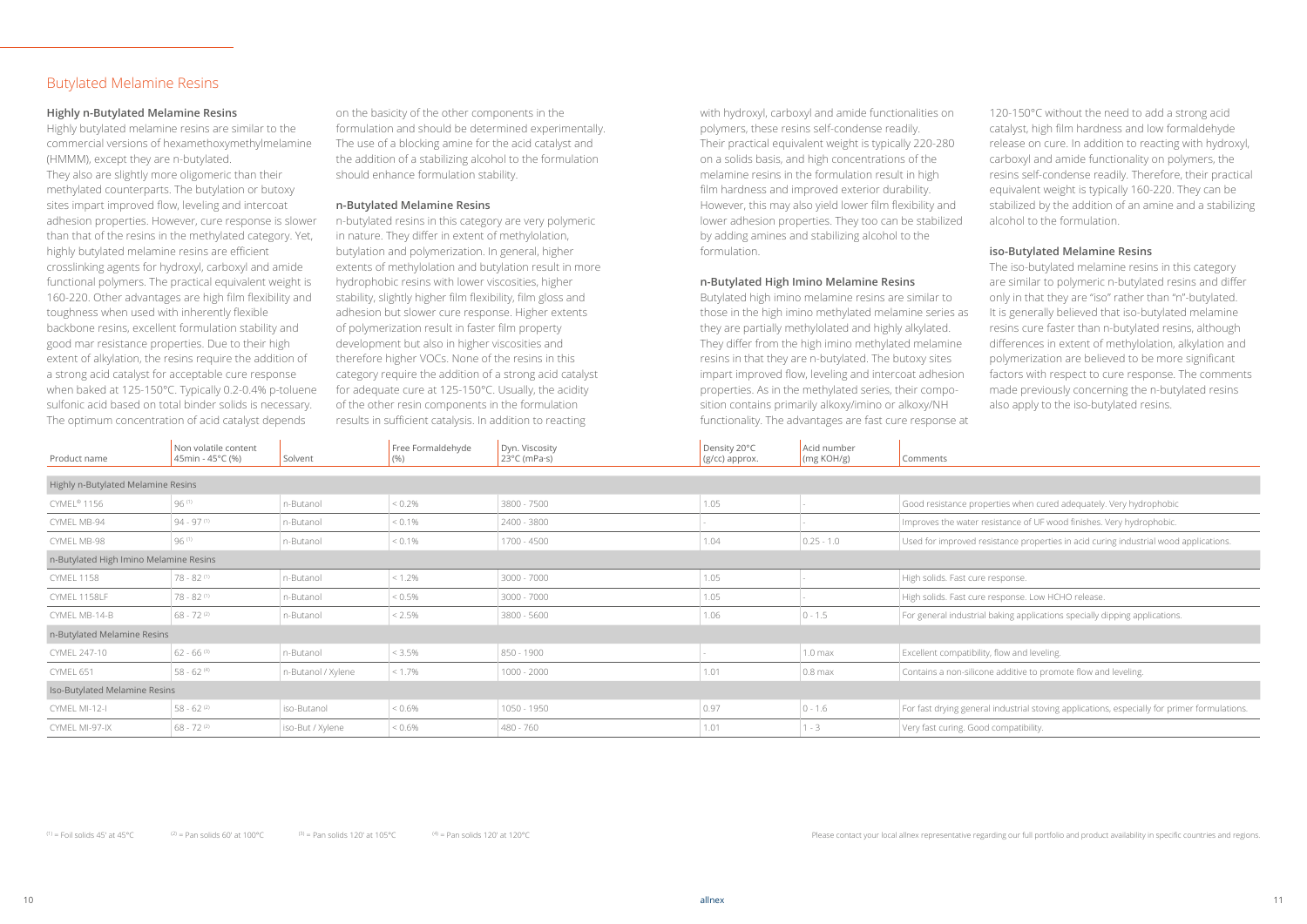#### **Methylated Resins**

Methylated urea resins were designed for waterborne and solvent-based formulations for interior and non-UV resistant applications. They differ from each other primarily in their extent of methylolation and methylation. As with other amino resins for coatings, higher extents of alkylation result in improved compatibility with most binders, improved stability, better flow and leveling - but slower cure response. These resins require the addition of a strong acid catalyst for acceptable cure response at 125°C. For

very low temperature cure systems - for example, those for wood finishes - a 2-component formulation is necessary. In such formulations, the acid catalyst is added to the fully-formulated system just prior to use. If the bake temperature is around 70°C, a concentration of 1-2% on total binder solids of a strong or weak acid is recommended. In general, urea resins react with the hydroxyl, carboxyl and amide functional sites on polymers, but they also have a high tendency for self-condensation. Their practical equivalent weight is in the range of 180-260. The use of a blocking amine

Please contact your local allnex representative regarding our full portfolio and product availability in specific countries and regions.

Very hydrophobic. Excellent water resistance properties when cured properly.

for the acid catalyst and the addition of a stabilizing alcohol to the formulation enhances formulation stability. The latter approach is recommended for 2-component formulations.

#### **Butylated resins**

The one resin in this category, CYMEL U-80 resin, is similar in composition to several of the methylated resins except that its alkylation alcohol is n-butanol. This resin is also recommended for interior and non-UV resistant coatings; it is used primarily in

solvent-based systems. It is very hydrophobic and stable but slower curing than its methylated counterparts. A strong acid catalyst is recommended for acceptable cure response at 125°C. Other formulation details are the same as those given for methylated resins.

#### Comments

Formaldehyde free, industrial wood coatings.

Formaldehyde free, high performance, heat cured coatings.

#### High Solids Urea Resins

| Product Name            | Non Volatile content<br>45' at 45°C (%) | Solvent   | Free Formaldehyde<br>(% ) | Dyn. Viscosity<br>$23^{\circ}$ C (mPa*s) | Density 23°C<br>$\kappa$ (kg/m <sup>3</sup> ) approx. | Water<br>Solubility | Xylene<br>Solubility |  |  |
|-------------------------|-----------------------------------------|-----------|---------------------------|------------------------------------------|-------------------------------------------------------|---------------------|----------------------|--|--|
| Methylated resins       |                                         |           |                           |                                          |                                                       |                     |                      |  |  |
| CYMEL U 65              | 96 minimum                              | Methanol  | $\leq 0.4$                | 5000 - 18000                             | 1200                                                  | Complete            | Insoluble            |  |  |
| CYMEL UM 15             | 96 minimum                              | Methanol  | < 0.5                     | 6800 - 17000                             | 1200                                                  | Complete            | Insoluble            |  |  |
| <b>Butylated resins</b> |                                         |           |                           |                                          |                                                       |                     |                      |  |  |
| CYMEL U 80              | 96 minimum                              | n-Butanol | < 0.1                     | 1700 - 4500                              | 1200                                                  | Insoluble           | Complete             |  |  |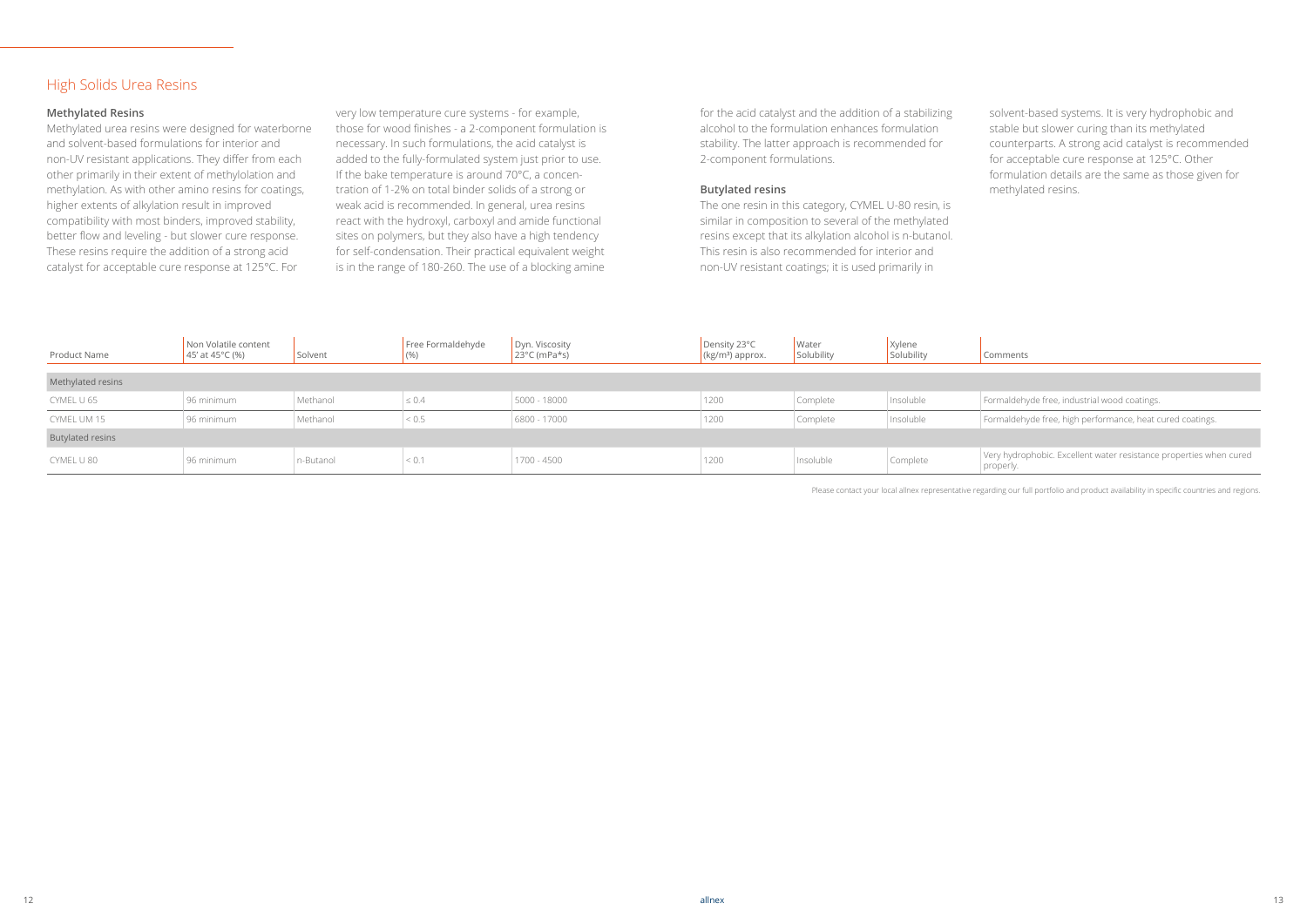#### **n-Butylated Urea Resins**

The urea resins in this category are all partially n-butylated and very polymeric in nature. They differ in extent of methylolation, butylation, and polymerization. In general, higher extents of methylolation and butylation result in more hydrophobic resins with lower viscosities, higher stability, slightly higher film toughness, film gloss and adhesion but a slower cure response. Higher extents of polymerization result in faster film property development but also in higher viscosities and therefore, higher VOCs. None of the resins require the addition of a strong acid catalyst for adequate cure at 125°C. Usually, the acidity of the

other resin components in the formulation is sufficient for catalysis. In addition to reacting with hydroxyl, carboxyl and amide functional polymers, the resins also self condense readily. Their practical equivalent weight is typically 220-300 on a solids basis. High concentrations of the urea resins in the formulation result in high film hardness, but possibly lower film toughness and lower adhesion properties. They can be stabilized by amine and stabilizing alcohol addition to the formulation. As with other urea resins, they are recommended for interior, non-UV resistant applications. The most typical applications are interior container coatings and 2-component solvent-based

wood finishes. In the latter application, the acid catalyst is added to the fully-formulated system just prior to use. A concentration

of 1-2% on total binder solids of a strong or weak acid is recommended for systems that require low bake temperatures - typically less than 70°C.

#### **iso-Butylated Urea Resins**

The iso-butylated urea resins in this category are similar to the polymeric n-butylated resins, except that they are iso-butylated rather than n-butylated. It is generally believed that iso-butylated urea resins cure faster than n-butylated resins, although differences in

extent of methylolation, alkylation and polymerization are believed to be more significant factors with respect to cure response. iso-butylated urea resins perform in much the same way as n-butylated urea resins. That is, high concentrations of these resins in the formulation result in high film hardness, but possibly lower film toughness and lower adhesion properties. isobutylated resins can be stabilized by adding amine and stabilizing alcohol to the formulation. They are recommended for interior and non·UV resistant applications as well.

metal deco, can and coil coating primers.

ke and low temperature cure wood conversion varnishes.

ng applications especially for metal decorating primer formulations.

formulations with excellent flow and levelling properties.

ing finishes when electrostatic spray application is required.

ing finishes and primer formulations.

ing formulations special for electrostatic spray applications.

commended for wood finishes. Low HCHO emission.

commended for wood finishes. Low HCHO emission.

finishes. Low formaldehyde emission.

wood coating formulations with low odor requirements.

ats for metal substrates. High resistivity.

#### Butylated Urea Resins

| Product Name              | Non Volatile %           | Solvent               | Free<br>Formaldehyde (%) | Dyn. Viscosity 23°C (mPa·s)<br>Viscosity 72°F (Gardner-Holdt) | Density 20°C<br>(g/cc) approx. | Acid number<br>(mg KOH/g) | Comments                                                      |
|---------------------------|--------------------------|-----------------------|--------------------------|---------------------------------------------------------------|--------------------------------|---------------------------|---------------------------------------------------------------|
| n-Butylated Urea Resins   |                          |                       |                          |                                                               |                                |                           |                                                               |
| CYMEL® U-21-511           | $58 - 62$ <sup>(2)</sup> | n-But / Ethanol       | $< 0.5\%$                |                                                               | 1.03                           | $2 - 5$                   | Exempt solvent version of CYMEL U-21-510 resin.               |
| CYMEL U-21-510            | $58 - 62$ <sup>(2)</sup> |                       | $\leq 0.45\%$            |                                                               | 1.03                           | $2 - 5$                   |                                                               |
|                           |                          | n-Butanol / Xylene    |                          |                                                               |                                |                           |                                                               |
| <b>CYMEL U-216-8</b>      | $57 - 61$ <sup>(3)</sup> | n-Butanol / Xylene    | $< 1.0\%$                | 600 - 1500                                                    | 1.04                           | $0.5 - 2.0$               |                                                               |
| CYMEL U-216-10 LF         | $58 - 62$ <sup>(3)</sup> | n-Butanol             | < 0.65%                  | $S - V$                                                       | 1.01                           |                           | Low free formaldehyde for metal deco, can and coil coatir     |
| <b>CYMEL U-227-8</b>      | $49 - 55^{(3)}$          | n-But / Xylene        | $< 1.5\%$                | 1700 - 4500                                                   | 1.00                           | $1 - 4$                   | General purpose butylated urea formaldehyde resin.            |
| <b>CYMEL U-1050</b>       | $49 - 55^{(3)}$          | n-Butanol / Xylene    | $< 0.5\%$                | $X - Z1$                                                      | 1.00                           | $1 - 4$                   | For fast cure industrial bake and low temperature cure wo     |
| CYMEL U-1050-10           | $58 - 62$ <sup>(3)</sup> | n-Butanol             | $\leq 0.8\%$             | $Z-Z2$                                                        | 1.01                           | $1 - 4$                   | CYMEL U-1050 resin supplied in n-butanol.                     |
| CYMEL U-1052-8            | $54 - 58^{(3)}$          | n-But / Xylene        | $< 1.5\%$                | $500 - 1300$                                                  | 1.04                           | $2 - 2.7$                 | Fast-curing, compatible resin. Suitable for epoxy systems.    |
| <b>CYMEL U-1054</b>       | $58 - 62$ <sup>(3)</sup> | n-But / Ethanol       | $< 1.0\%$                |                                                               | 1.05                           | $5 - 7$                   | Fast-curing, compatible resin. Suitable for epoxy systems.    |
| CYMEL U-610               | $65 - 69^{(4)}$          | n-But / Xylene        | $< 1.8\%$                | 10000 - 13000                                                 | 1.05                           | $2 - 3$                   | For general industrial baking applications especially for m   |
| CYMEL U-640               | 58 - 62 (4)              | n-But / Xylene        | $< 1.0\%$                | 800 - 1400                                                    | $1.02$                         | $2 - 4$                   | For general stoving primer formulations with excellent flot   |
| CYMEL UB-24-BX            | $61 - 65^{(5)}$          | n-But / Xylene        | $< 0.7\%$                | 1700 - 2600                                                   | $1.02$                         | $2 - 5$                   | For general industrial stoving finishes when electrostatic s  |
| CYMEL UB-26-BX            | $61 - 65^{(5)}$          | n-But / Xylene        | $< 0.7\%$                | 1700 - 2600                                                   | $1.02$                         | $2 - 5$                   | For general industrial stoving finishes and primer formula    |
| CYMEL UB-90-BX            | $63 - 67$ <sup>(5)</sup> | n-But / Xylene        | $< 0.7\%$                | 700 - 1100                                                    | 1.04                           | $0.5 - 3$                 | For general industrial stoving formulations special for elect |
| CYMEL UB-25-BE            | $61 - 65^{(5)}$          | n-But / Ethanol       | $< 0.7\%$                | 1000 - 3000                                                   | $1.02$                         | $1.5 - 3.5$               | Fast-curing resin for wood finishes and general metals.       |
| CYMEL UB-30-B             | $63 - 67$ <sup>(5)</sup> | n-Butanol             | $< 0.6\%$                | 13000 - 25000                                                 | 1.03                           | $1-3$                     | Fast-curing resin for wood finishes and general metals.       |
| iso-Butylated Urea Resins |                          |                       |                          |                                                               |                                |                           |                                                               |
| CYMEL U-662               | 58 - 62 (4)              | iso-But / Xylene      | $< 0.3\%$                | 1200 - 2400                                                   | 1.01                           | $0.75 - 1.5$              | Medium-high reactivity. Recommended for wood finishes.        |
| CYMEL U-663               | $60 - 64$ <sup>(4)</sup> | iso-Butanol           | $< 0.3\%$                | 2400 - 4500                                                   | 1.00                           | $0.75 - 1.5$              | Medium-high reactivity. Recommended for wood finishes.        |
| <b>CYMEL U-1051</b>       | $58 - 62$ <sup>(3)</sup> | iso-But / Xylene      | $\leq 0.35\%$            | 1800 - 4400                                                   | 1.01                           | $2 - 10$                  | Fast cure and excellent compatibility.                        |
| CYMEL UI-19-I             | $61 - 64^{(5)}$          | iso-Butanol           | $\leq 0.8\%$             | 8700 - 16000                                                  | $1.02$                         | $0.5 - 2$                 | Fast curing resin for wood finishes. Low formaldehyde em      |
| CYMEL UI-19-IE            | $58 - 62^{(5)}$          | iso-Butanol / Ethanol | $< 1.0\%$                | 1700 - 3500                                                   | 1.00                           | $0.5 - 2$                 | For fast drying acid curing wood coating formulations with    |
| CYMEL UI-20-E             | 76 - 80 (5)              | Ethanol               | $< 0.5\%$                | 1700 - 3500                                                   | 1.01                           | $0 - 1$                   | High film build wood coatings.                                |
| CYMEL UI-21-E             | 76 - 80 (5)              | Ethanol               | $< 0.5\%$                | 2500 - 4500                                                   | 1.01                           | $ 0 - 1 $                 | Good cure speed. General purpose resin.                       |
| CYMEL UI-27-EI            | $58 - 62^{(5)}$          | Ethanol / iso-But     | $< 0.5\%$                | $350 - 600$                                                   | 1.01                           | $1 - 3$                   | Good cure speed. Compatible with nitrocellulose systems       |
| CYMEL UI-38-I             | $67 - 71$ <sup>(5)</sup> | iso-Butanol           | $< 1.0\%$                | 12000 - 20000                                                 | 1.03                           | $2 - 4$                   | Used in primers and topcoats for metal substrates. High r     |
|                           |                          |                       |                          |                                                               |                                |                           |                                                               |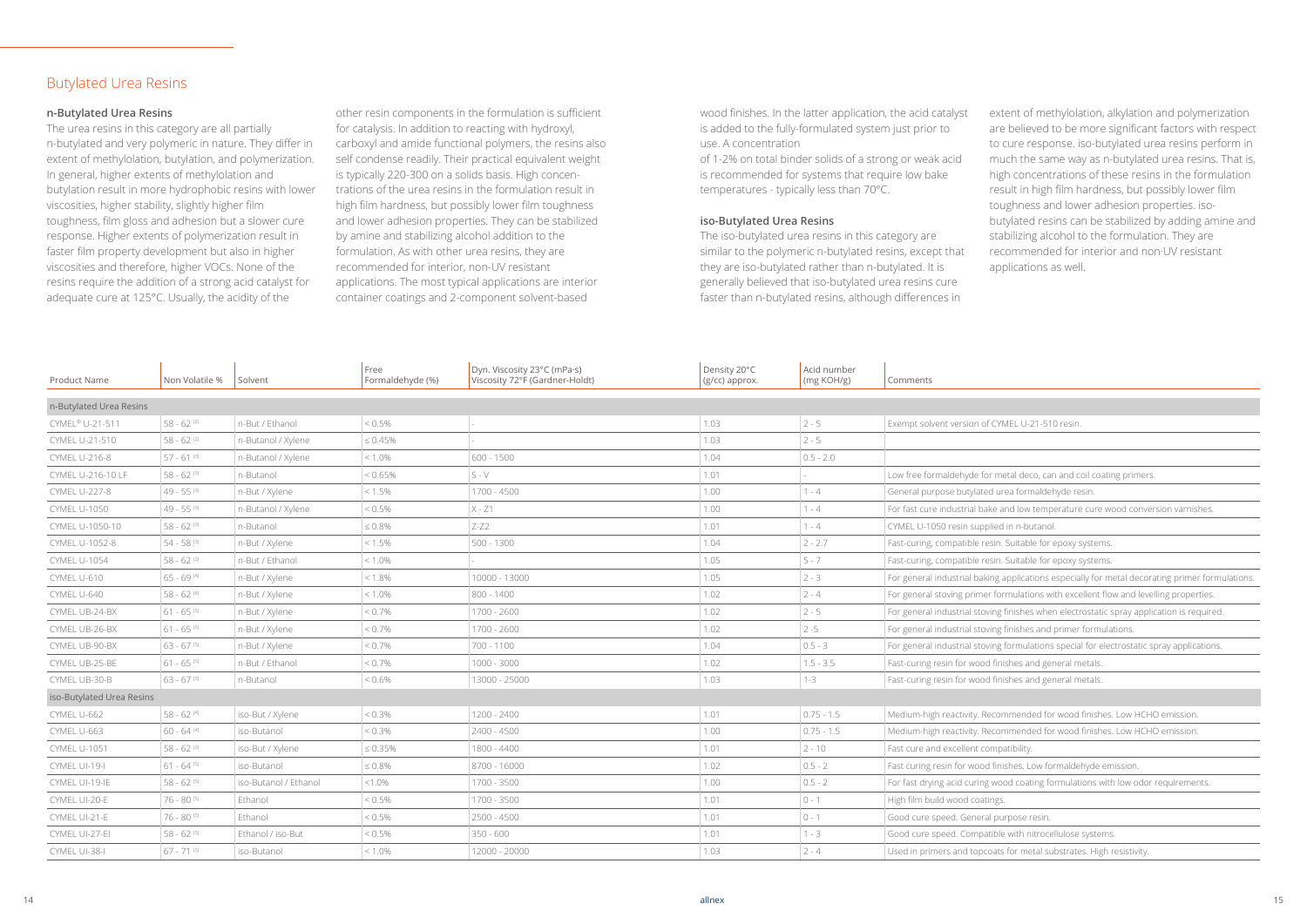#### **Glycoluril Resins**

Glycoluril resins are similar to their melamine resins counterparts in that they too are based on a ring structure, glycoluril. Similar to benzoguanamine resins, they are less functional than melamine resins but are UV resistant and can be used in exterior coatings. Their advantages are film toughness and flexibility, ability to adhere to metals and low formaldehyde release on curing. There are two categories in the product line, that of unalkylated methylol glycoluril resins, and those which are highly alkylated. CYMEL 1172 is unalkylated and was designed for water-based coatings with low temperature cure performance

properties. The highly alkylated resin, CYMEL 1170, was designed to replace HMMM where there is a desire to improve film flexibility. The same comments concerning highly alkylated monomeric melamine resins also apply to the alkylated glycoluril resins.

#### ents

gh quality industrial primer formulations which provide

 $\frac{1}{2}$ nt film flexibility and adhesion.

ectrodeposition and primer formulations requiring very dhesion, and resistance properties.

eric general purpose resin. HAPS Free.

ent adhesion and corrosion resistance for direct to metal coatings.

butylated, highly monomeric resin. Very hydrophobic. ent film flex.

lated resin for WB finishes. Fast curing.

#### **Benzoguanamlne Resins**

Benzoguanamine resins are similar to melamine-based resins in that they too are triazine based, but in this instance the triazine has a benzene group substitution. Therefore, they are less functional than melaminebased resins and are not UV resistant. Benzoguanamine resins are noted for their enhanced film flexibility/toughness and for their chemical resistance. They are typically used in primers, container coatings and appliance finishes. Usually, highly alkylated, monomeric benzoguanamine resins result in higher film flexibility than that which can be achieved with other types of resins, but they also require the addition of a strong acid catalyst for adequate cure at

temperatures greater than 125°C. Their practical equivalent weights are slightly higher than the practical weights of their melamine counterparts and range from 160-220.

The less alkylated polymeric resins only require the acidity of the other components in the formulation to cure adequately at greater than 125°C, but they have higher VOCs in a solvent-based formulation. Their practical equivalent weights are also slightly higher than those of their melamine counterparts and range from 200-260 on a solids basis. The use of a blocking amine and the addition of a stabilizing alcohol to the formulation should enhance formulation stability.

### Benzoguanamine and Glycoluril Resins

| Product Name             | Non Volatile %            | Solvent          | Alkoxy Ratio Approx. (%) | Free Formaldehyde | Dyn. Viscosity<br>$20^{\circ}$ C (mPa*s) | Density 20°C<br>$(kg/m3)$ Approx. | Water<br>Solubility | Xylene<br>Solubility | Comm                     |
|--------------------------|---------------------------|------------------|--------------------------|-------------------|------------------------------------------|-----------------------------------|---------------------|----------------------|--------------------------|
| Benzoguanamine Resins    |                           |                  |                          |                   |                                          |                                   |                     |                      |                          |
| CYMEL® 1123              | 98 minimum <sup>(2)</sup> |                  | Me/Eth = $55/45$         | $ $ < 0.1%        | 3800 - 10200                             | 1170                              | Insoluble           | Complete             | For hig<br>excelle       |
| <b>CYMEL 1125</b>        | $87 - 91^{(2)}$           | 2-butoxy ethanol | $Me/Eth = 55/45$         | $ $ < 0.2%        | 5000 - 17000                             | 1140                              | Insoluble           | Partial              | For ele<br>good a        |
| CYMEL 5010B              | $64 - 68$ <sup>(3)</sup>  | n-Butanol        | n-Butyl                  | $< 0.5\%$         | $300 - 800$                              | 1000                              | Insoluble           | Complete             | Polyme                   |
| CYMEL 659 E              | $70 - 74$ <sup>(1)</sup>  | Butanol          | n-Butyl                  | $ $ < 1.3%        | 650 - 1200                               | 1065                              | Insoluble           | Complete             | Excelle                  |
| <b>Glycoluril Resins</b> |                           |                  |                          |                   |                                          |                                   |                     |                      |                          |
| <b>CYMEL 1170</b>        | 98 minimum (2)            | n-Butanol        | n-Butyl                  | $< 0.5\%$         | $3000 - 6000$                            | 1070                              | Insoluble           | Complete             | <b>Highly</b><br>Excelle |
| <b>CYMEL 1172</b>        | $43 - 47$ <sup>(3)</sup>  | Water            | Unalkylated              | $ $ < 1.5%        | < 50                                     | 1210                              | Complete            | Insoluble            | Unalky                   |

 $^{(1)}$  = Pan solids 120' at 120°C  $^{(2)}$  = Foil solids 45' at 45°C  $^{(3)}$  = Pan solids 120' at 105°C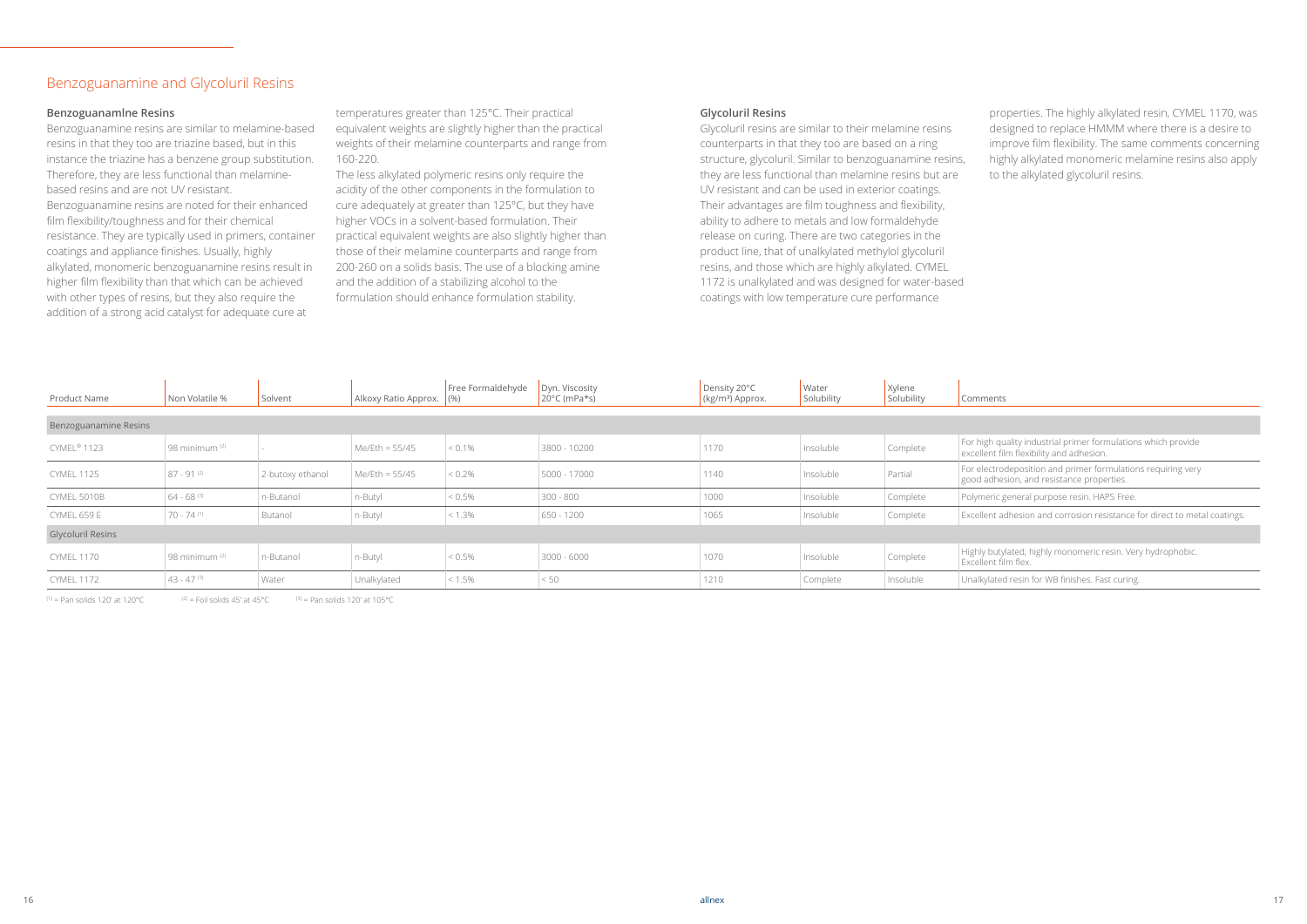#### **CYMEL® NF 2000A**

CYMEL NF 2000A crosslinking agent is a unique trifunctional melamine-based crosslinker containing reactive carbamate functionality. It can be used to crosslink hydroxy- and epoxy containing polymers to give highly durable, acid-resistant films that exhibit a favorable balance of hardness and flexibility. An important feature of CYMEL NF 2000A is that it does not contain or emit formaldehyde on cure. It can be employed as the sole crosslinker in a coating or ink formulation, or it may be used at lower levels in combination with other crosslinkers - such as conventional amino resins or isocynanates - in order to obtain a balance of properties. CYMEL NF 2000A is recommended for high quality durable finishes such as automotive topcoats, exterior can varnishes and coil coatings. CYMEL NF 2000A reacts with hydroxy functional backbone resins at >125°C bake schedules

to form urethane linkages. Cure can typically be accomplished without use of a catalyst to yield films that exhibit excellent hardness, chemical resistance, exterior durability and environmental etch resistance. Addition of low levels of acid catalyst (e.g. 0.5% dodecyl benzene sulfonic acid on binder solids) has been found to improve humidity resistance properties in some systems. Both catalyzed and uncatalyzed formulations show good 1K package stability at 23°C. CYMEL NF 2000 will react with carboxy functional backbone resins, but require bake temperatures >150°C.

#### **CYMEL NF 3030**

CYMEL NF 3030 is the waterborne version of CYMEL 3041. CYMEL NF 3030 contains no organic solvent and therefore no solvent is released on cure, allowing for formulation of ultra-low VOC coating systems. Pairing with VIACRYL® SC 6834w/42WA nonionic acrylic

#### Formaldehyde Free Resins

emulsion allows for the formulation of a two-pack ambient or low bake system for industrial wood applications with superior catalyzed pot life relative to isocyanate-based systems. Coatings are typically sandable in 30-45 minutes following coating application under ambient conditions. The finished coating provides a balance of properties including early hardness development, chemical resistance, cold check resistance and very good appearance with minimal grain-raising.

#### **CYMEL NF 3041**

CYMEL NF 3041 is a partially n-butylated crosslinking agent designed for two-pack ambient and heat cured formulations for industrial wood and plastic applications. These systems have excellent early hardness, resistance properties, appearance and hot/ cold cycle flexibility. CYMEL NF 3041 is a very effective crosslinking agent for alkyd, polyester and acrylic

polymers containing primary hydroxyl functionality. CYMEL NF 3041 resin requires the addition of an acid catalyst to the formulation in order to obtain effective cure for both ambient and heat cured applications. It is recommended to use 2.0% CYCAT 500 based on weight of total binder solids. However, the acidity of other formulation components may affect the reaction rate and should be evaluated in combination with the catalyst. Catalyzed potlife can be extended by the addition of 10 to 20% primary alcohol on total binder solids. Methanol or ethanol is preferred to ensure early hardness development and sandability. The coatings demonstrate very good flow, gloss, early film hardness, early print resistance and chemical resistance.

| e free, high performance, heat cured coatings. |
|------------------------------------------------|
| e free, industrial wood coatings.              |
| e free, industrial wood coatings, no VOC.      |
|                                                |

| Product Name   | Non volatile content   | Solvent | Dyn. Viscosity<br>$23^{\circ}$ C (mPa*s) | Density 20°C<br>(g/cc) approx. | <b>Water Solubility</b> | Xylene Solubility | Comments                                                  |
|----------------|------------------------|---------|------------------------------------------|--------------------------------|-------------------------|-------------------|-----------------------------------------------------------|
| CYMEL NF 2000A | $48 - 52^{(2)}$        | Butanol | $10 - 50$                                | 0.95                           | Insoluble               | Complete          | Formaldehyde free, high performance, heat cured coatings. |
| CYMEL NF 3041  | 62 - 66 <sup>(1)</sup> | Butanol | $300 - 1000$                             | 1.00                           | Insoluble               | Complete          | Formaldehyde free, industrial wood coatings.              |
| CYMEL NF 3030  | 40 - 45 ®              | Water   | < 300                                    | 1.17                           | Soluble                 | Insoluble         | Formaldehyde free, industrial wood coatings, no VOC.      |

(1) = Foil solids 45' at 45°C  $\qquad (2)$  = Pan solids 120' at 105°C  $\qquad (3)$  = Pan Solids 60' at 125°C  $\qquad (4)$  = Pan Solids 60' at 125°C  $\qquad (5)$  = Pan Solids 60' at 125°C  $\qquad (6)$  = Pan Solids 60' at 125°C  $\qquad (7)$  = Pan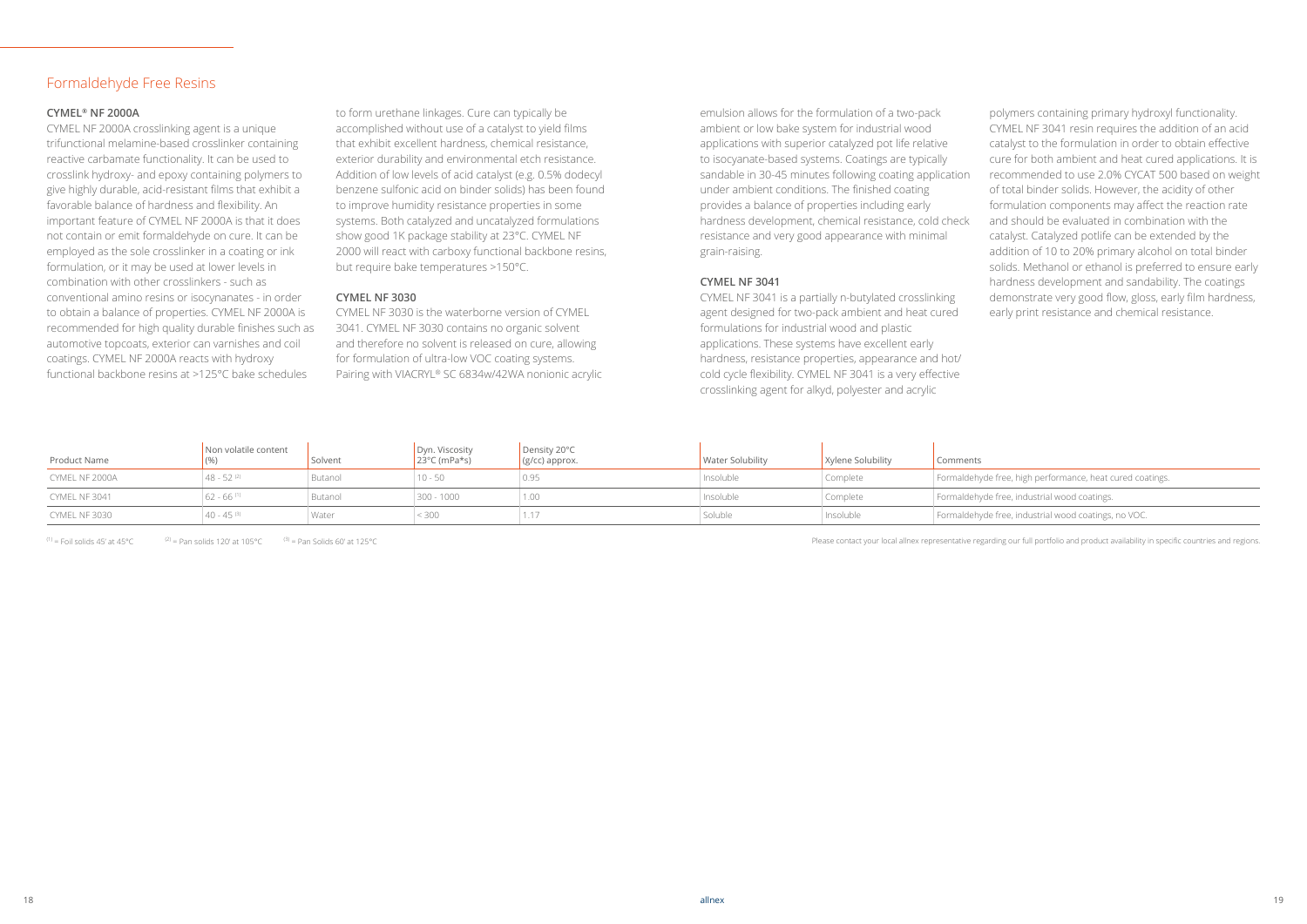| Product Name                           | Non Volatile by<br>Weight (%) | Solvent            | Free Formaldehyde | Dynamic Viscosity<br>$23^{\circ}$ C (mPa-s) | Density 23°C<br>(kg/m <sup>3</sup> ) | Acid Value<br>$\frac{1}{2}$ (mg KOH/g) | Comments                                                                                                                                                                                                                   |
|----------------------------------------|-------------------------------|--------------------|-------------------|---------------------------------------------|--------------------------------------|----------------------------------------|----------------------------------------------------------------------------------------------------------------------------------------------------------------------------------------------------------------------------|
| Butylated Melamine-Formaldehyde Resins |                               |                    |                   |                                             |                                      |                                        |                                                                                                                                                                                                                            |
|                                        |                               |                    |                   |                                             |                                      |                                        |                                                                                                                                                                                                                            |
| SETAMINE US-138 BB-70                  | $68 - 72$                     | n-Butanol          | $\leq 0.4$        | 1100 - 1700                                 | 1.03                                 | $0.3 \text{ max}$                      | Used in automotive topcoats. Very good compatibility, high reactivity with low<br>viscosity, excellent sprayability, good petrol and acid resistance, high gloss.                                                          |
| SETAMINE US-146 BB-72                  | 70 - 74                       | n-Butanol          | $\leq 0.4$        | 1500 - 4500                                 | 1.04                                 | $0.7$ max                              | Used in automotive OEM clearcoats in combination with thermosetting acrylic<br>resins. Excellent appearance and gloss, excellent water resistance, high reactiving<br>good acid resistance, good mechanical properties.    |
| SETAMINE US-132 BB-71                  | 69 - 73                       | n-Butanol          | $\leq 0.8$        | 700 - 1100                                  | 1.05                                 | $1.5 \text{ max}$                      | Used in low bake or forced dry (80°C) finishes, such as car body repair finishes.<br>Good film hardness, body, gloss, and alkali resistance.                                                                               |
| SETAMINE US-146 BX-65                  | $65 - 67$                     | n-Butanol / Xylene | $\sim 0.3$        | $600 - 1200$                                | 1.02                                 | $0.7$ max                              | Used in low bake or forced dry (80°C) finishes, such as car body repair finishes.<br>Good film hardness, body, gloss, and alkali resistance.                                                                               |
| SETAMINE US-144 BB-60                  | $58 - 62$                     | n-Butanol          | $\leq 0.4$        | $500 - 1000$                                | 0.99                                 | $1.2 \text{ max}$                      | In combination with thermosetting acrylic resins: automotive top coats<br>(particularly clear coats). Very good compatibility, excellent sprayability, good<br>petrol and acid resistance, excellent appearance and gloss. |

#### Setamine Resins

SETAMINE® resins are amino crosslinkers developed and supplied to the market by Nuplex Resins prior to the merger with allnex. The SETAMINE product portfolio includes butylated melamine-formaldehyde resins used primary for automotive top coats.